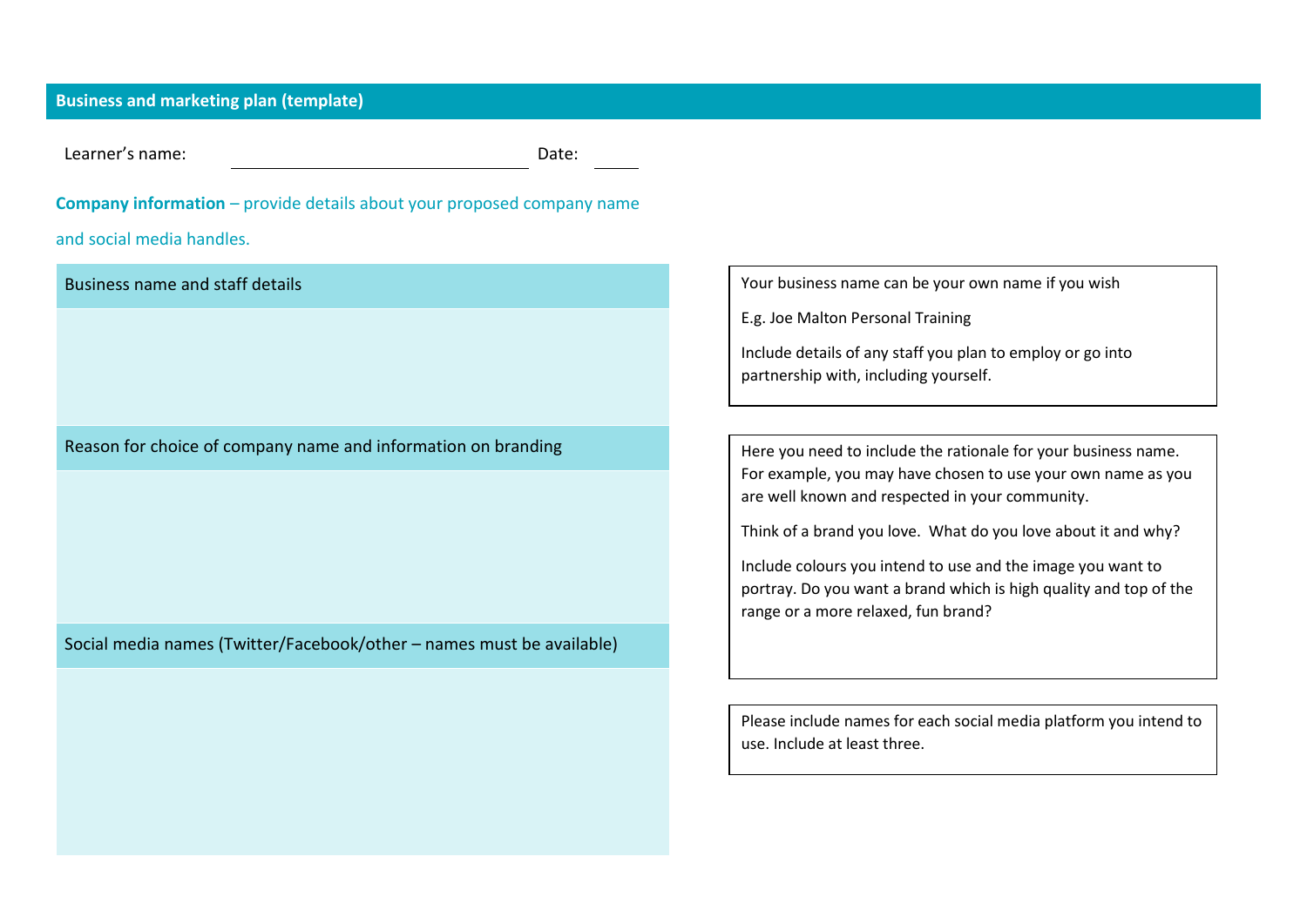#### **Business overview**

| <b>Description of services</b> |                                       |  |
|--------------------------------|---------------------------------------|--|
| Services offered               | Brief description of service  Pricing |  |
|                                |                                       |  |
|                                |                                       |  |
|                                |                                       |  |
|                                |                                       |  |

When thinking about what services you will provide remember to consider 3 out of the 4 P's and A's

- Place (Accessibility)
- Product (Acceptability)
- Price (Affordability)

'Putting all your eggs in one basket' is a risky approach so think about offering a range of services such as 121 PT sessions, outdoor small group training, boot camps etc. How much will you charge for each service?

#### **Mission statement**

(A mission statement provides a constant reminder of the overall vision that the organisation has and what it aims to do – the WHY behind your business.)

This should be a short sentence. Here are two examples;

Starbucks "Our **mission**: to inspire and nurture the human spirit – one person, one cup and one neighbourhood at a time."

Adidas "The Adidas Group strives to be the global leader in the sporting goods industry with brands built on a passion for sports and a sporting lifestyle. We are committed to continuously strengthening our brands and products to improve our competitive position.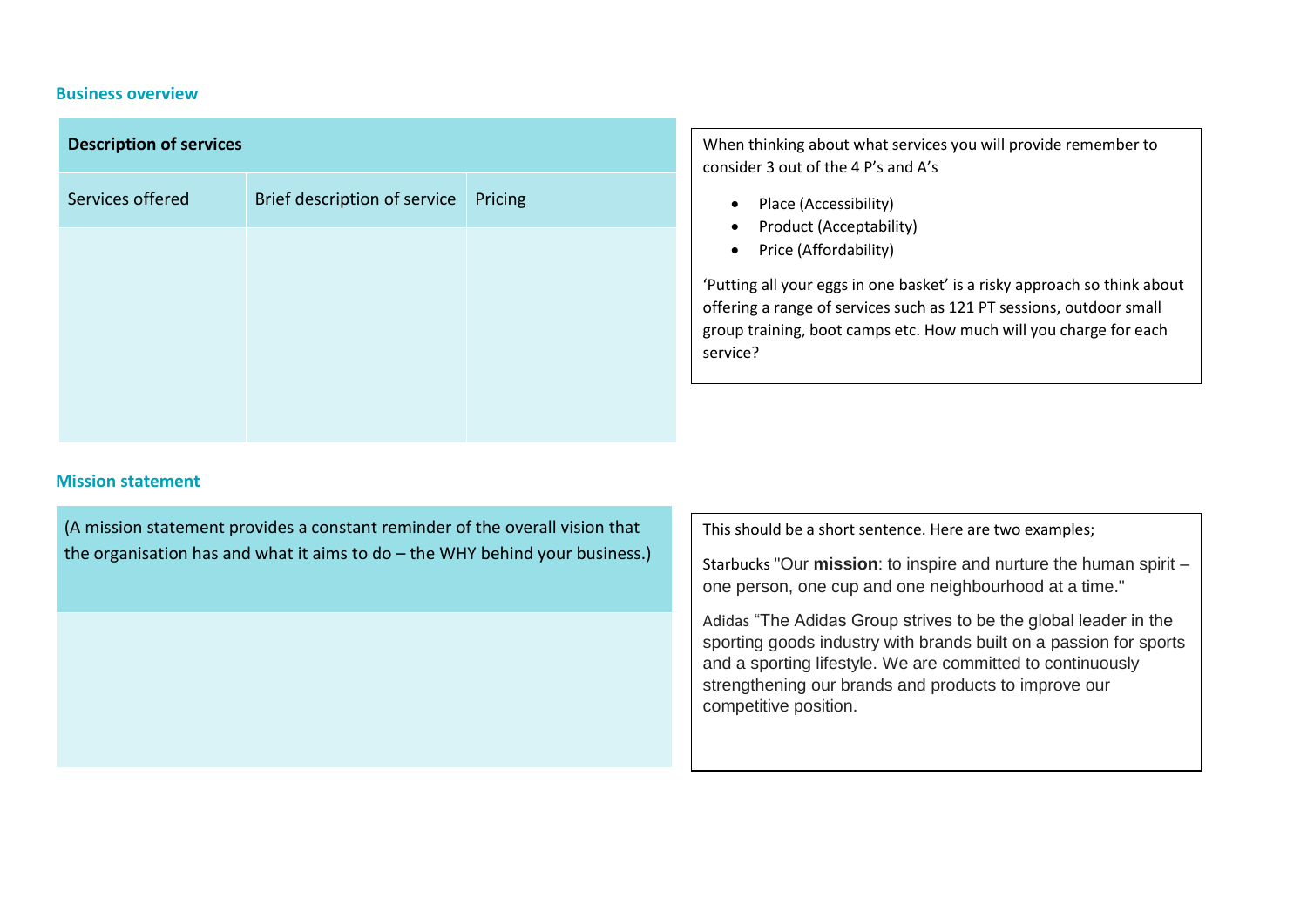## **Market research**

| <b>Competitor analysis</b>                            |          |                   |         |
|-------------------------------------------------------|----------|-------------------|---------|
| Company name                                          | Location | Services provided | Pricing |
|                                                       |          |                   |         |
|                                                       |          |                   |         |
|                                                       |          |                   |         |
|                                                       |          |                   |         |
| <b>SWOT analysis (with comparison to competitors)</b> |          |                   |         |
| Strengths                                             |          | Weaknesses        |         |
|                                                       |          |                   |         |
|                                                       |          |                   |         |
|                                                       |          |                   |         |
| Opportunities                                         |          | <b>Threats</b>    |         |
|                                                       |          |                   |         |
|                                                       |          |                   |         |
|                                                       |          |                   |         |

You will need to research other companies in your area who are offering similar services to you. Include at least 4 competitors.

Include their name, specific location, types of services they provide and how much they charge. You can research these on the internet, social media and phone them up to discuss pricing (pretend you are a potential customer!)

| <b>Strengths</b>                                                                                                                                                                                                                    | Weaknesses                                                                                                                                                              |
|-------------------------------------------------------------------------------------------------------------------------------------------------------------------------------------------------------------------------------------|-------------------------------------------------------------------------------------------------------------------------------------------------------------------------|
| These are internal aspects of the<br>business that make it appealing for<br>a customer to use the service or<br>buy the product.<br>This may include aspects that<br>makes a business unique or stand<br>out from rival businesses. | These are internal areas that cause<br>the business not to operate to its full<br>or best capacity.<br>Relate your weaknesses to your<br>competitors where appropriate. |
| <b>Opportunities</b>                                                                                                                                                                                                                | <b>Threats</b>                                                                                                                                                          |
| External factors that your business<br>can take advantage of to improve<br>the offering. Are you offering a<br>service where there is a gap in the                                                                                  | External obstacles, challenges or<br>potential issues including pricing,<br>competitor offerings, market<br>saturation, and local economy.                              |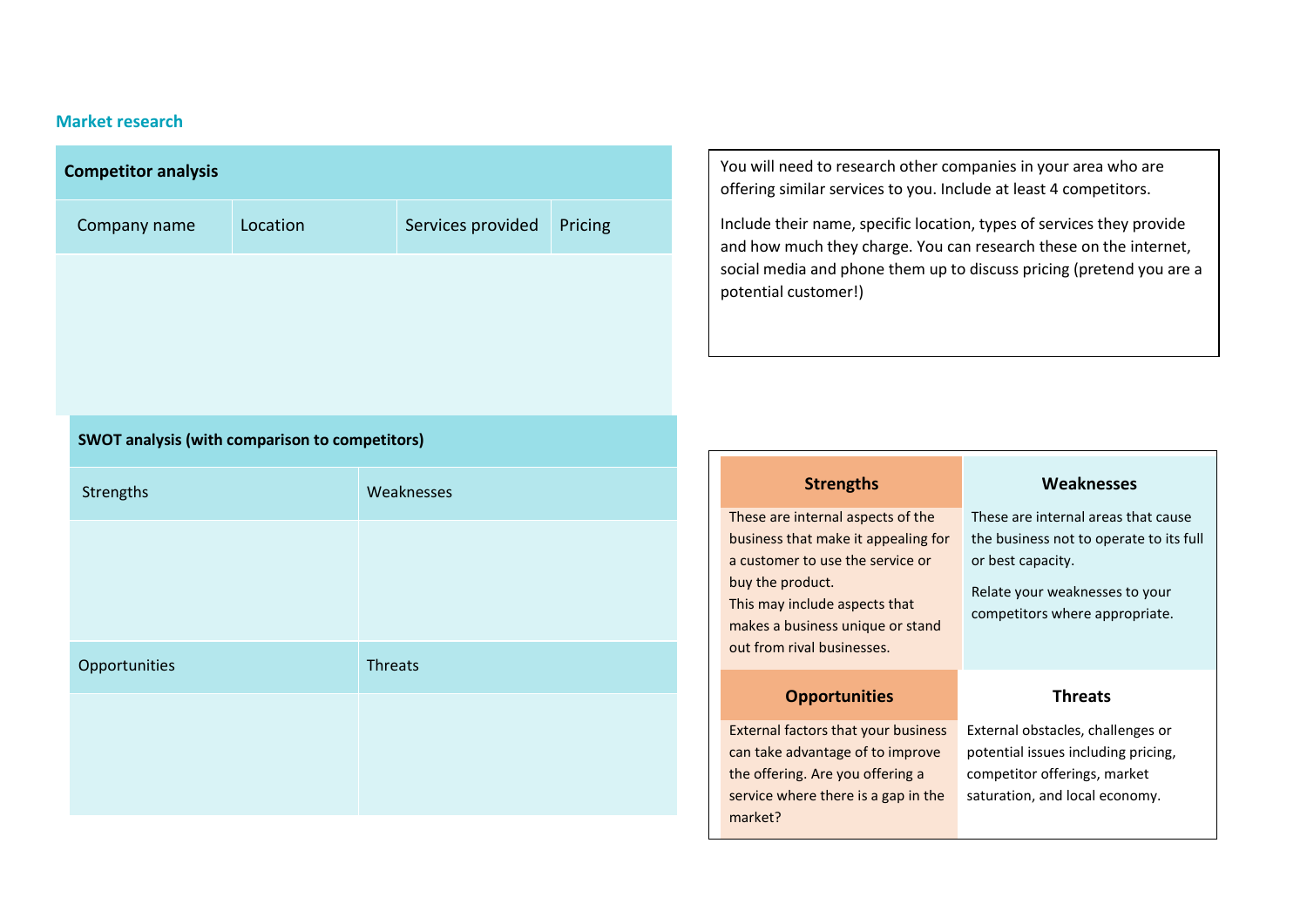**Outline the market segments for your business using the MARS acronym**

**Measurable/Accessible/Responsive/Sizeable**

Measurable: Develop a profile of your business' target market (including location, demographics, income etc.)

Accessible: How do you plan to reach your target market with your promotional activity?

Responsive: Does your target market respond to your planned activities? Any data to support this?

If you plan to offer your PT services to anyone and everyone, consider how hard that is to target your promotional campaign.

Having a specific market segment means you can focus your promotional activity where it will have the most impact. For example 'The bride to be' market you can advertise in wedding dress shops, wedding car hire, wedding venues, florists etc. Arrange reciprocal referrals with these businesses.

How do you know if your target market will buy your product and services?

Example – you plan to set up a boot camp in the community field at the end of the local housing estate. You post flyers through the doors of all the houses (300), post in the local community social media site and offer an introductory offer for those who respond within 2 weeks. Forty people responded. You know 10 people who live on the estate, you ask them to chat to their neighbours to gain interest. Positive feedback from 30 people. P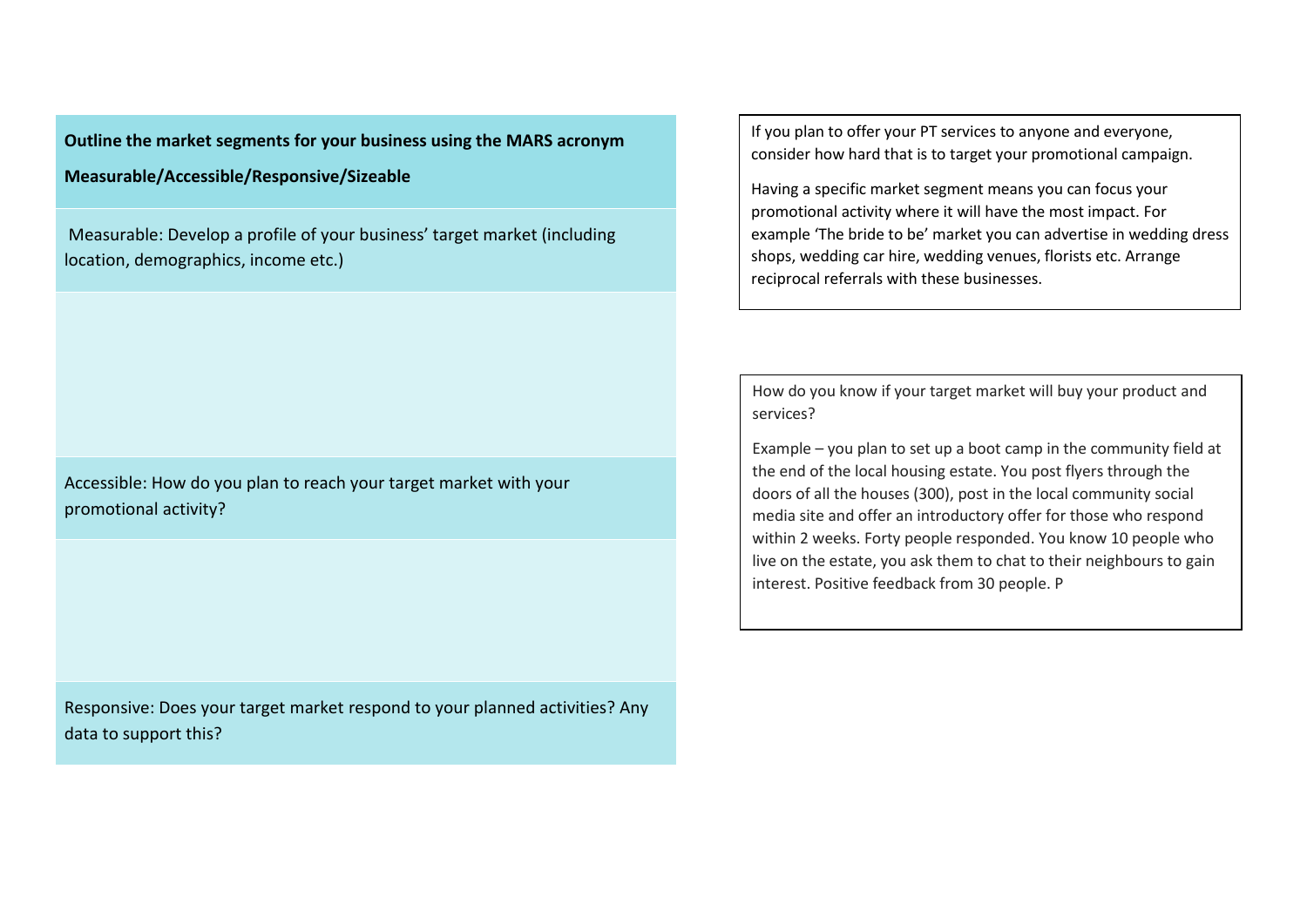Sizeable: What is the size of the market you are targeting?

#### **Questionnaire**

(Develop a questionnaire of a minimum of 10 questions which will help you to understand your customers, pricing and service offering. The questionnaire should consist of a mix of open and closed questions. For ideas use the internet and search business and marketing questionnaires.)

There are 300 houses on the estate which is the target market for your boot camp. You know 70 people are potentially interested in the boot camp, is this enough to make it worthwhile? Remember just because 70 people express an interest, they won't all turn up.

In this box you need to justify there is enough interest to be potentially viable.

Use your research of local population figures, demographics, to demonstrate you know the size of the market. Just a number is not sufficient, you need to include where you get your figures from.

Consider creating your typical client marketing persona. Now create a questionnaire that would be relevant to your ideal client. Ensure your questions are relevant to your potential offering. For example, if you are planning to offer 121 and group sessions in a corporate environment, target your questions accordingly.

Would you prefer to train before work, lunch time, after work?

Do you prefer training indoors or outside?

What price would you be prepared to pay for a group training session £5 £8 £10?

Please ensure you have a minimum of 10 questions. Any less and your case study will refer.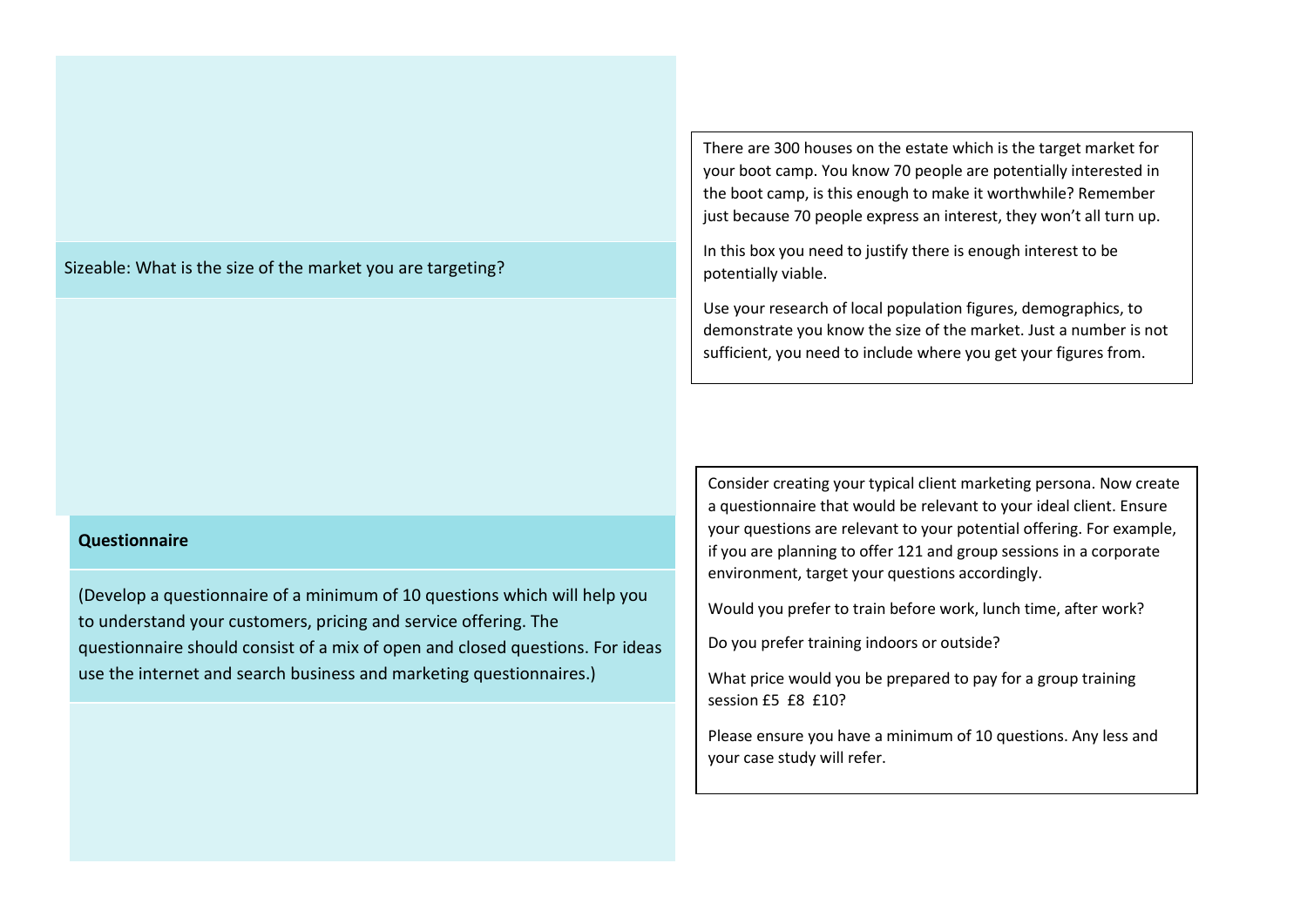#### **Business aims and objectives**

**Develop and record specific SMART business objectives** 

**Specific/Measurable/Achievable/Realistic/Time-framed**

Pre-launch goals:

Short-term goal (First six months):

Year 1 goal (To be achieved after 12 months):

Year 2 goal:

You know what a SMART training goal is, now set some goals for your business. Think about your long term goal first, then set medium and short term goals as stepping stones to achieving your long term goal.

Where do you realistically see yourself in 3 years' time? Perhaps you want to open your own PT studio or be achieving 35 billable hours a week at an average of £50 an hour. (Those billable hours could be £35 for a 121 PT session, £50 for small group training, £85 hour for boot camp etc.) Perhaps you have more than one goal in your 3 year plan, such as have an online PT business with 500 subscribers.

Please ensure your goals are realistic! They must also be specific;

'To be a successful PT' is not specific or measurable.

- Each goal must contain figures (how many clients, income etc.)
- Pre-launch goals could relate to raising awareness of your business on social media (how many followers?) Having secured a deal at your local gym for delivering PT, Secured a business loan of £x with an x% interest rate payable over x years.
- Short term goals if you plan for example to work as a PT a gym chain, this goal could relate to number of clients on a weekly basis by month 6
- Example of a Year 2 goal;
	- o Profit of £25,000 after tax and expenses
	- o Identified affordable business premises to convert to PT studio
- Example of year 3 goal;
	- o Open a private PT studio in Walthamstow
	- o Have an initial membership of 30 clients
	- o Employ 2 Part time PT's
- See pages 57 -60 in the manual for more ideas.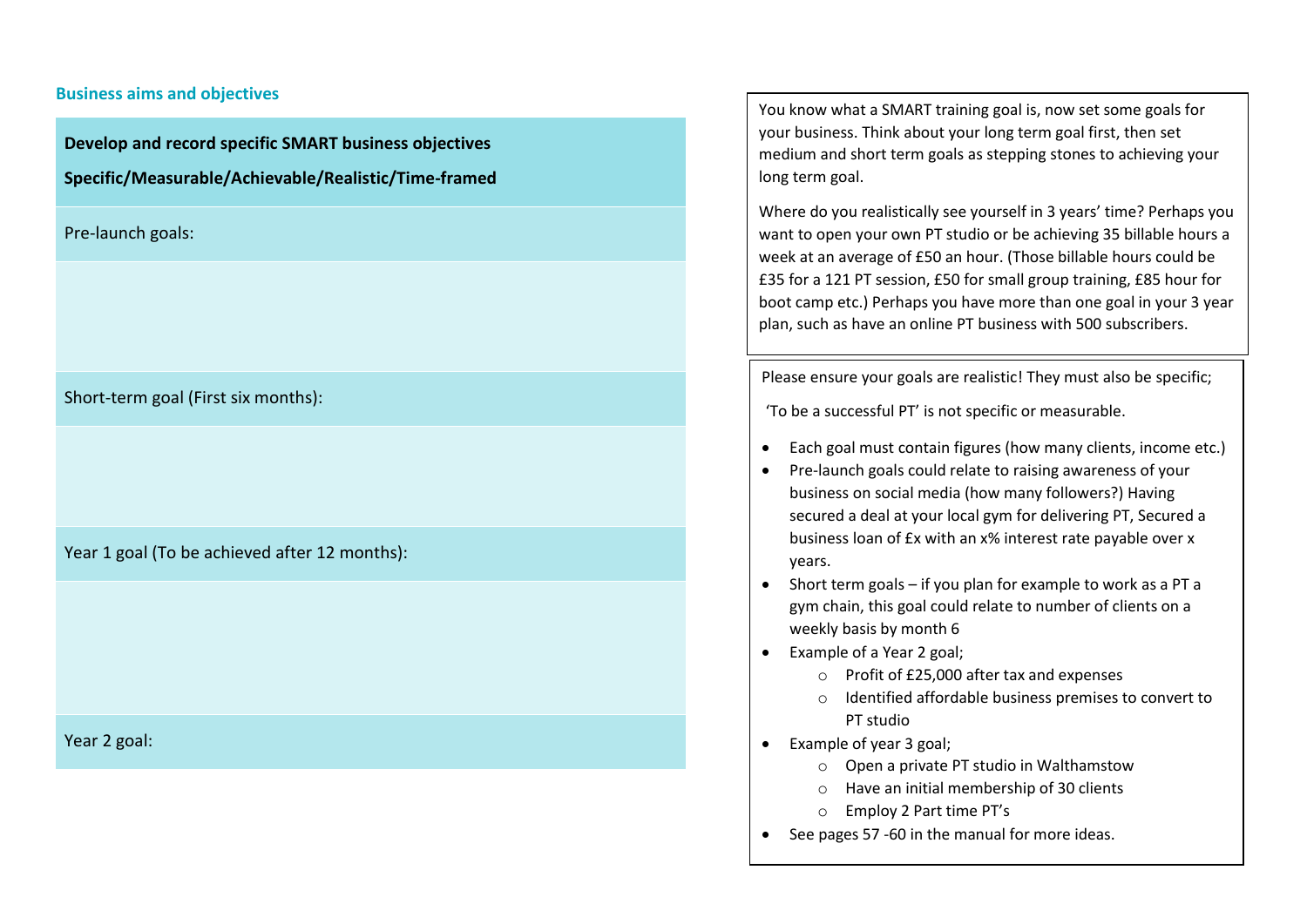| Year 3 goal: |  |  |  |
|--------------|--|--|--|
|              |  |  |  |
|              |  |  |  |
|              |  |  |  |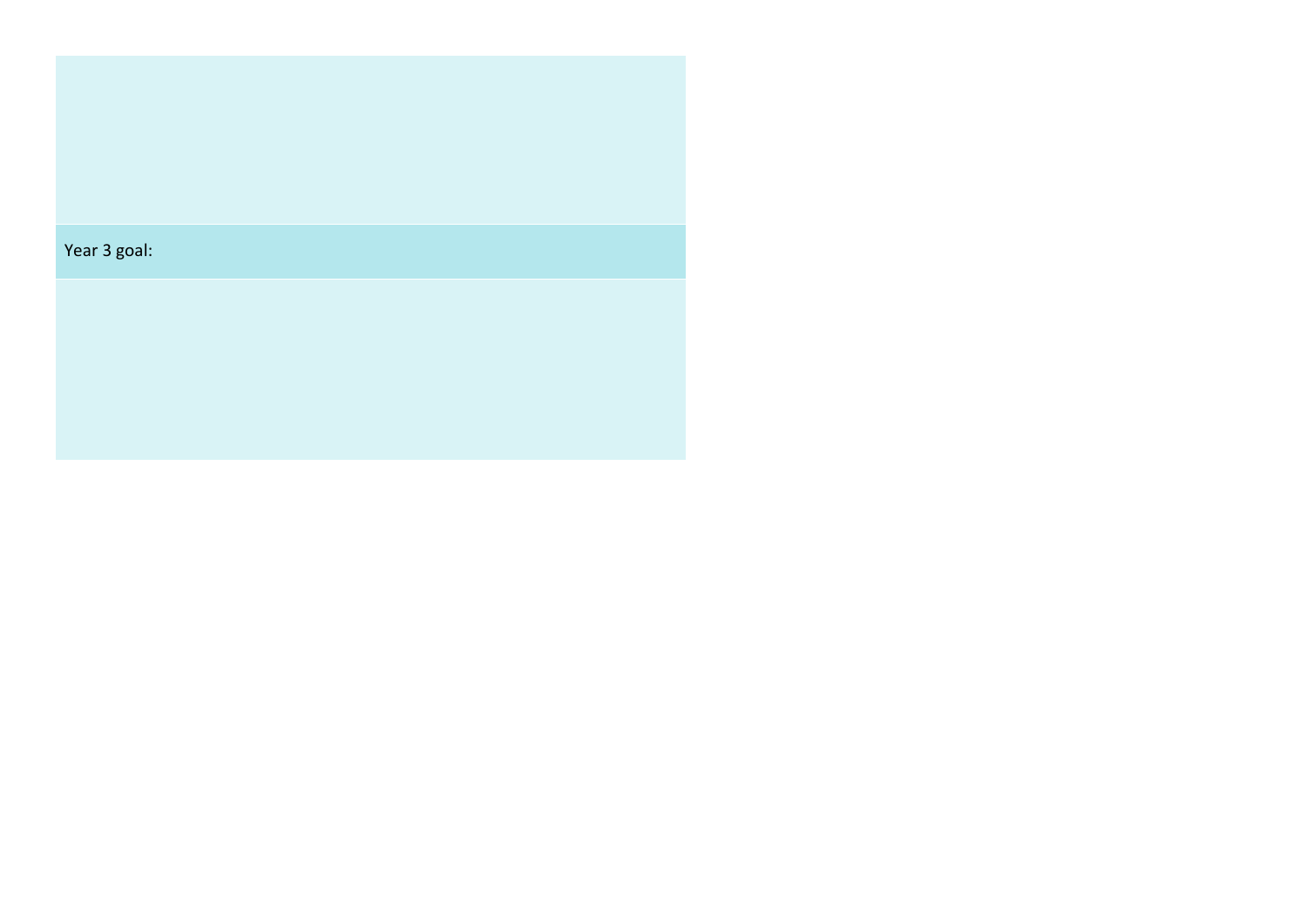## **Marketing plan**

**Outline your promotional strategy for each of the following business timeframes (to include social media, advertising, promotional deals etc.)** Prelaunch: Launch: Year 1: brand image promotion.

Before finalising your promotional strategy you must consider your

In this section please ensure you include specific details about your promotional activity. A general comment such a 'produce flyers' is not sufficient.

An example of a launch promotion;

Produce 1000 flyers promoting introductory offer of small group training, targeting city centre office workers and distribute to 100 offices within a 1 mile radius WC1.

Consider seasonal promotions and special dates in the calendar

Please include at least 4 promotional activities for pre-launch, launch and year 1. Include the month of your planned promotion, what the activity is and how much you will budget for each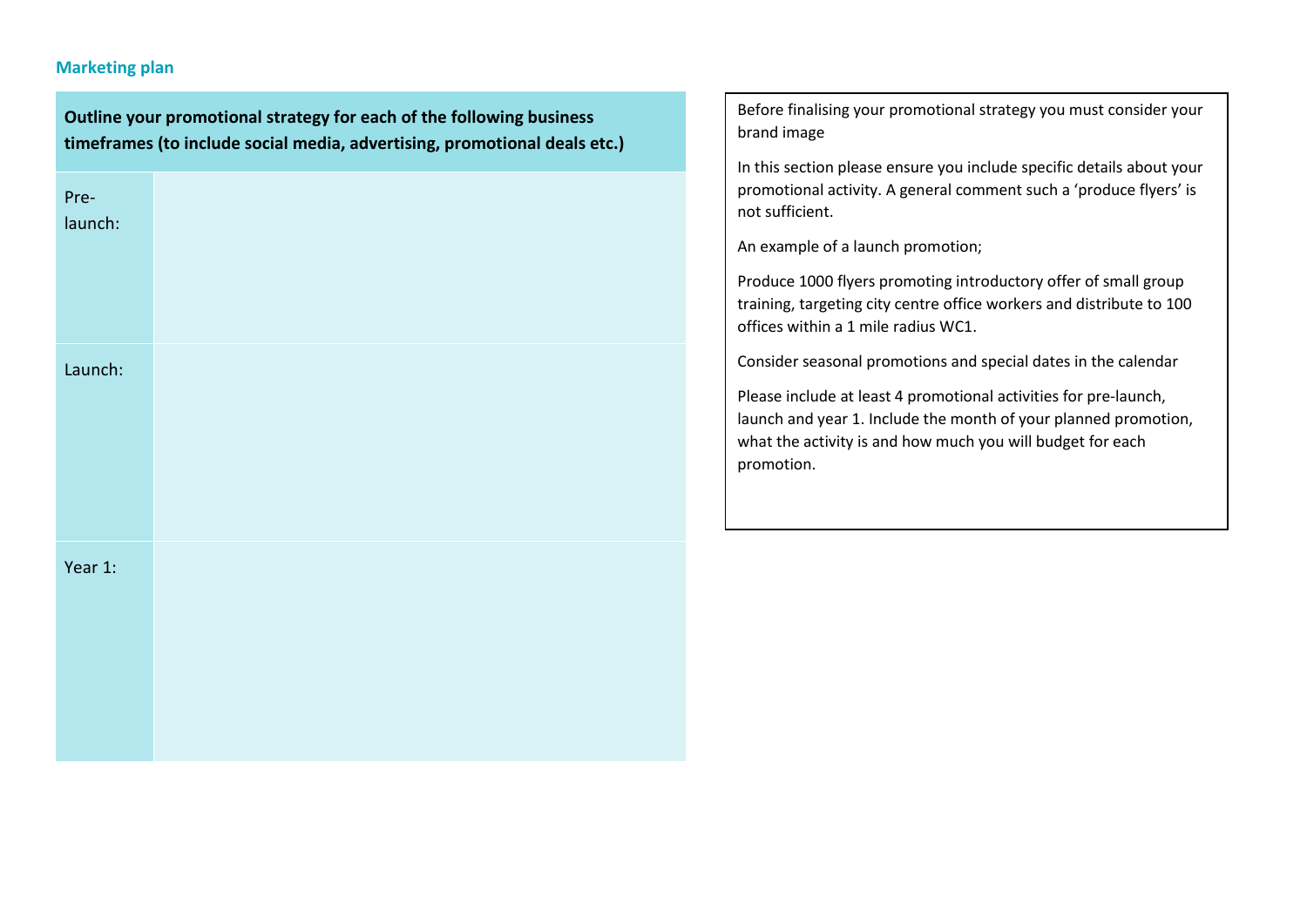# Design a leaflet to promote your business – Ideally you should use technology to produce this. You may attach a copy to your showcase record.

| Promotional leaflet brief (Double-sided leaflet) |  |  |
|--------------------------------------------------|--|--|
| <b>Front side</b>                                |  |  |
| Strapline                                        |  |  |
| Marketing copy                                   |  |  |
| Description of image<br>(if applicable)          |  |  |
| Colour preferences                               |  |  |
| <b>Flip side</b>                                 |  |  |
| Marketing copy                                   |  |  |
| Description of image<br>(if applicable)          |  |  |
| Colour preferences                               |  |  |

| Strapline needs to grab the attention of the reader                                                                                                                                                     |
|---------------------------------------------------------------------------------------------------------------------------------------------------------------------------------------------------------|
| Marketing copy is the main content of the leaflet                                                                                                                                                       |
| Think about what the purpose of the leaflet is. Is this to<br>$\circ$<br>raise awareness of your business? To offer a deal?                                                                             |
| Is this a call to action? Do you want clients to contact you as<br>$\circ$<br>a result of the flyer?                                                                                                    |
| Avoid too much information but include the essentials<br>$\circ$<br>including your contact details. FB page or web address as<br>well as phone number as people don't like to pick up the<br>phone!     |
| Ensure you spell check your work<br>O                                                                                                                                                                   |
| You can use stock images from the internet (check copy<br>$\circ$<br>right) but consider creating your own image.                                                                                       |
| If you have a company logo, you can include this. Bear in<br>$\circ$<br>mind your brand image and use colours that fit in with this.                                                                    |
| Research has shown that a one sided flyer has less impact than<br>double sided. Consider what copy (words) and images you want to<br>include on the flipside. This should not be the same as the front. |
| Attach a copy of your leaflet to your showcase document                                                                                                                                                 |
| Visit https://tinyurl.com/v7mq6yvx for ideas.                                                                                                                                                           |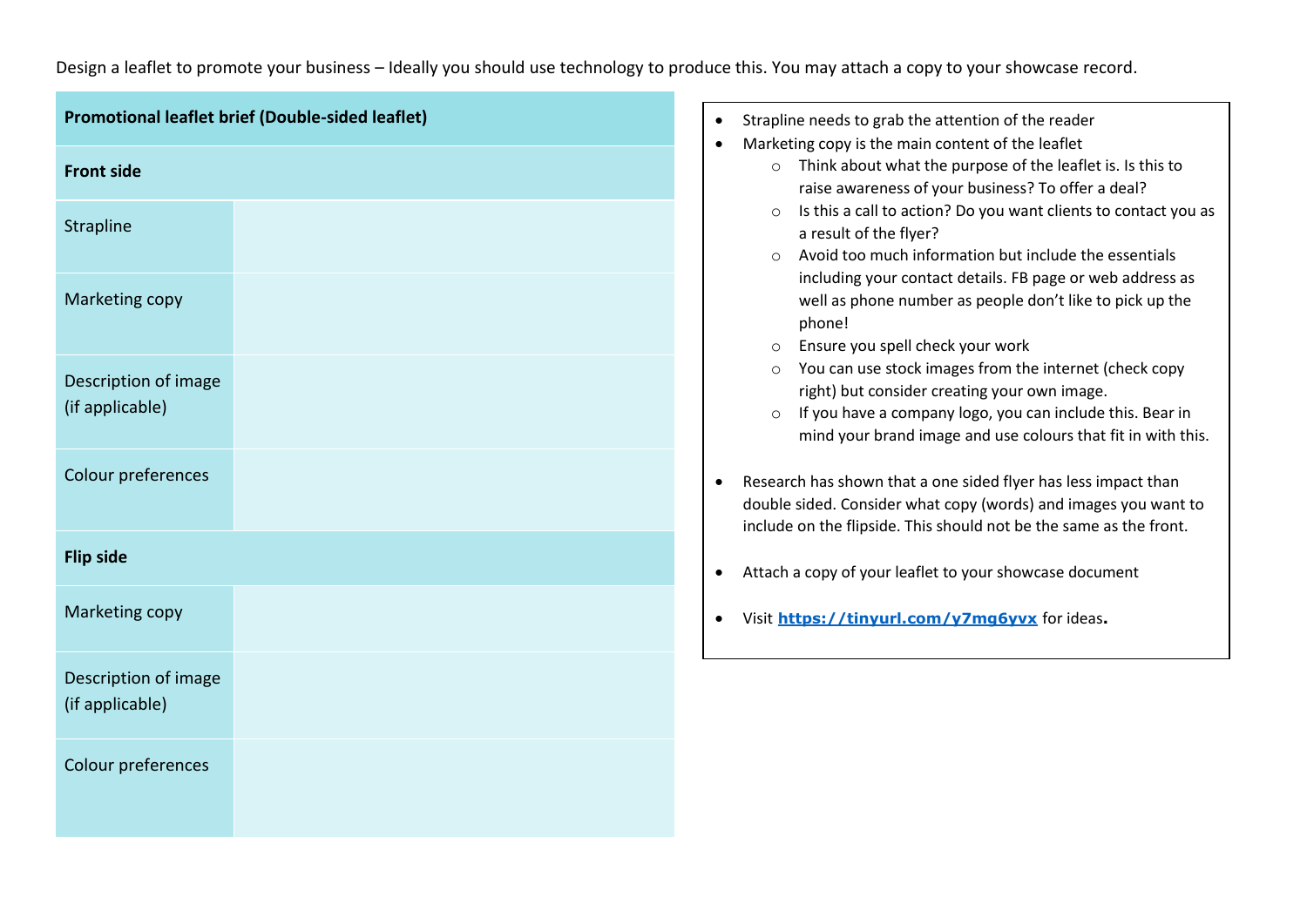| your new business venture)                                            | Press/media release (A sample press release to inform local media outlets of | For a press release to be used by media channels there needs to be a<br>story. A pure sales pitch will not be classed as 'news'.                                                                                                                                                                                                                                                                                                |
|-----------------------------------------------------------------------|------------------------------------------------------------------------------|---------------------------------------------------------------------------------------------------------------------------------------------------------------------------------------------------------------------------------------------------------------------------------------------------------------------------------------------------------------------------------------------------------------------------------|
| Headline                                                              |                                                                              | This should be a short written piece that is sent to members of the press<br>such as local newspapers or magazines to tell their readers about a new<br>service or newsworthy event.                                                                                                                                                                                                                                            |
| Opening paragraph                                                     |                                                                              | A fitness 'before and after' story along with photos could make a<br>compelling story of interest and could get local people talking about your<br>business.                                                                                                                                                                                                                                                                    |
| <b>Body</b>                                                           |                                                                              | A press release should include a catchy headline and a few paragraphs<br>containing all the key facts. It should be engaging and easy to read.                                                                                                                                                                                                                                                                                  |
|                                                                       |                                                                              | 'Treading the boards'<br>Example:                                                                                                                                                                                                                                                                                                                                                                                               |
|                                                                       |                                                                              | A town's business and online community are joining forces to support<br>a cancer charity.                                                                                                                                                                                                                                                                                                                                       |
| Closing paragraph                                                     |                                                                              | Bedford Vs Cancer will see a group of amateur runners tackle 140km<br>on treadmills at the new Fitness Gym in Bedford to raise money for<br>the Christie hospital. The length of the run was inspired by Twitter.<br>Users of the media micro-blogging site write 'tweets' of up to 140<br>characters. Everyone taking part in the event on Thursday May 22 is<br>part of the town's business community or a prolific community |
| Targeted media<br>outlets<br>(List a minimum of<br>6 publications $-$ |                                                                              | 'tweeter'.<br>The event also marks the launch of the new Personal Trainer services<br>offered at the gym starting from Monday 1 <sup>st</sup> May. Alex Duggan, PT<br>from Fitness Gym, Bedford said 'The Christie is a charity I always<br>support a I have a number of family members who have been<br>affected by cancer.                                                                                                    |
| online or<br>otherwise)                                               |                                                                              | To donate and for further information visit<br>www.justgiving.com/bedfordvscancer or contact Alex for Personal<br>$\sim 100$<br>----------                                                                                                                                                                                                                                                                                      |